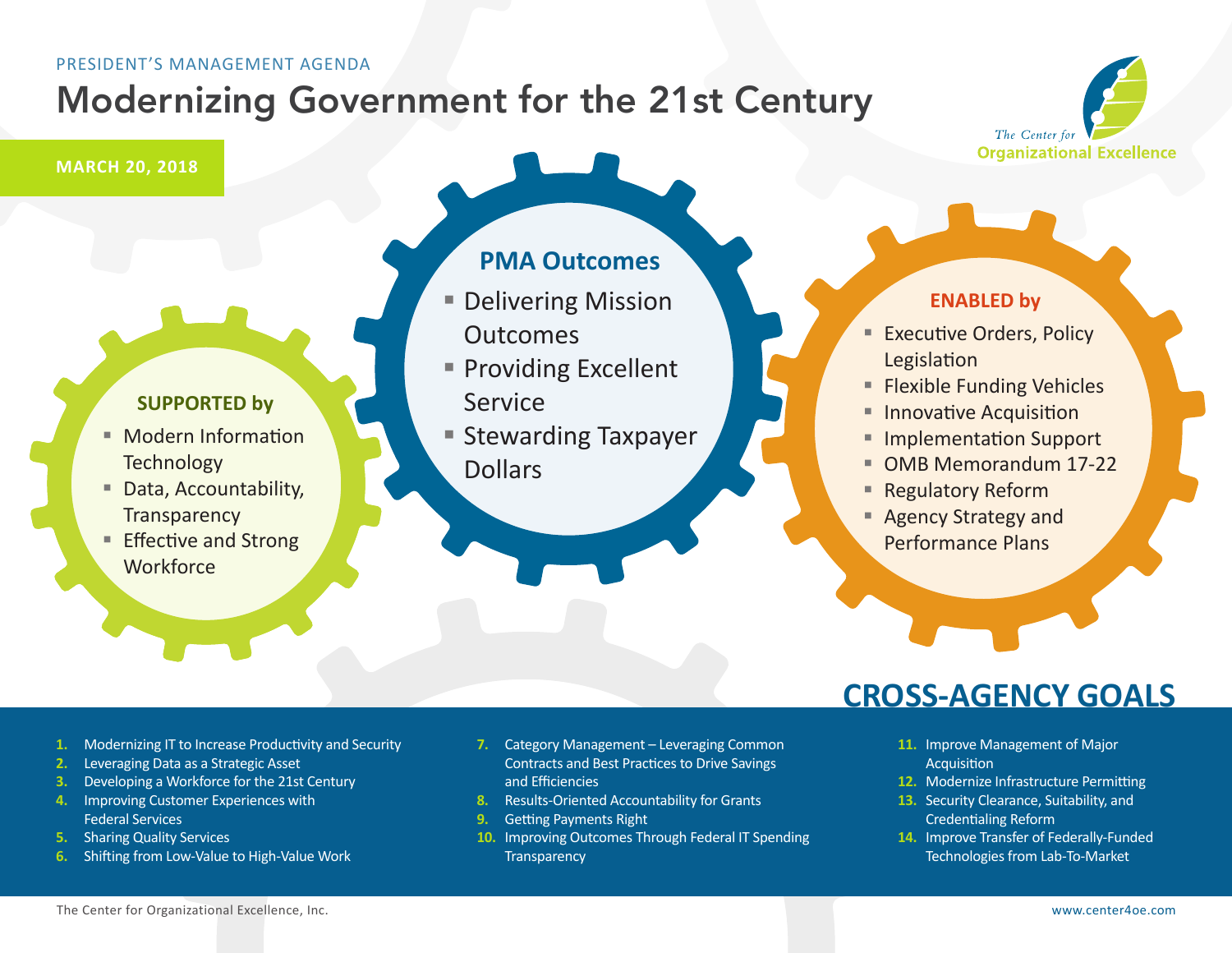**SUMMARY OF CAP GOALS** 

|              | <b>CAP Goal</b>                                                                                                                                                                                                                          | <b>Planned Success</b>                                                                                                                                                                                                                                                         | <b>How</b>                                                                                                                                                                                                                                      | <b>Who Leads</b>                                                       |
|--------------|------------------------------------------------------------------------------------------------------------------------------------------------------------------------------------------------------------------------------------------|--------------------------------------------------------------------------------------------------------------------------------------------------------------------------------------------------------------------------------------------------------------------------------|-------------------------------------------------------------------------------------------------------------------------------------------------------------------------------------------------------------------------------------------------|------------------------------------------------------------------------|
| $\mathbf{1}$ | <b>Modernize IT to Increase</b><br><b>Productivity and Security</b>                                                                                                                                                                      | Enhanced mission effectiveness<br>٠<br>Reduced cyber risk<br>Modern IT workforce<br>٠<br>Be paperless                                                                                                                                                                          | <b>Modernization Fund</b><br>ж<br><b>Working Capital Funds</b><br>ж<br>Use of agile<br>ш<br>Use of shared services<br>л<br>Use of category management<br>л<br>Establish key performance measures                                                | OMB, USDA, DHS,<br>NSC, GSA, OPM                                       |
| 2.           | Leverage Data as a Strategic Asset                                                                                                                                                                                                       | Improved data standards and accuracy<br>Improved access to data<br>٠,<br>Improved decision making and accountability<br>٠<br>Increased use of government date outside the<br>government                                                                                        | Establish priorities for managing<br>government data<br>Develop policies to improve access and use                                                                                                                                              | DOC, SBA, OMB                                                          |
| 3.           | Developing a Workforce for the<br><b>21st Century</b>                                                                                                                                                                                    | Improve employee performance<br>m.<br>Reduced skill gaps<br>٠<br>Streamline hiring and dismissal<br>ш<br>Increased efficiency and effectiveness<br>Improved customer service<br>u.<br>Digital employee records                                                                 | Prioritize spending with a mission focus<br>в<br>Align compensation with market practices<br>Develop agile operations<br>Acquire top talent<br>л<br>Develop people<br>л<br>Rebalance union relationships<br>л<br>Improve hiring automation<br>× | OPM, DOD, OMB,<br>PMC, CHCO Council                                    |
| 4.           | <b>Improving Customer Experience</b><br>Examples<br><b>Student Aid</b><br><b>Airport Screening</b><br>ш<br><b>Visiting Parks</b><br>ш<br>Veteran's Healthcare<br>ш<br><b>Passport Services</b><br>ш<br>Medicare<br>Disaster Relief<br>m. | Raise government-wide experience measure<br>using private-sector models<br>Indicators of customer experience and digital<br>٠,<br>experience; increase trust<br>Customer experience as a leadership focal point<br>٠<br>Breakdown communication barriers through<br>technology | Improve digital services<br>Modernize customer experience to be<br>efficient and intuitive<br>Reward outstanding service<br>Create a support and accountability network<br>ш                                                                    | VA, OMB, USDA,<br>DOC, DoEd, HHS,<br>HUD, DOI, DOL, State,<br>Treasury |
| 5.           | <b>Sharing Quality Services</b><br>Examples<br>Faster hiring<br>Expedite payments<br>ш<br>Consistent grant applications<br>ш.                                                                                                            | Reduce transactional costs<br>ш<br>Increase use of targeted solutions<br>ш<br>Use private-sector benchmarks<br>ш<br>Increase efficiency                                                                                                                                        | Improve processes and technology<br>л<br>Share purchasing<br>Single location for services<br>×<br>Shift resources to mission support<br>٠                                                                                                       | GSA, OMB, DOD,<br>Treasury, OPM                                        |
| 6.           | Shift from Low to High-Value Work                                                                                                                                                                                                        | Improve ROI<br>Reduce compliance<br>۰.<br>Eliminate outdated legislation<br>Reduce costs<br>$\blacksquare$                                                                                                                                                                     | Develop guidance<br>Review and reduce unnecessary policies<br>Establish and execute review targets<br>Integrate IT<br>$\blacksquare$                                                                                                            | HUD, OMB, OPM,<br>GSA, CFO, CIO, CHCO<br>Council                       |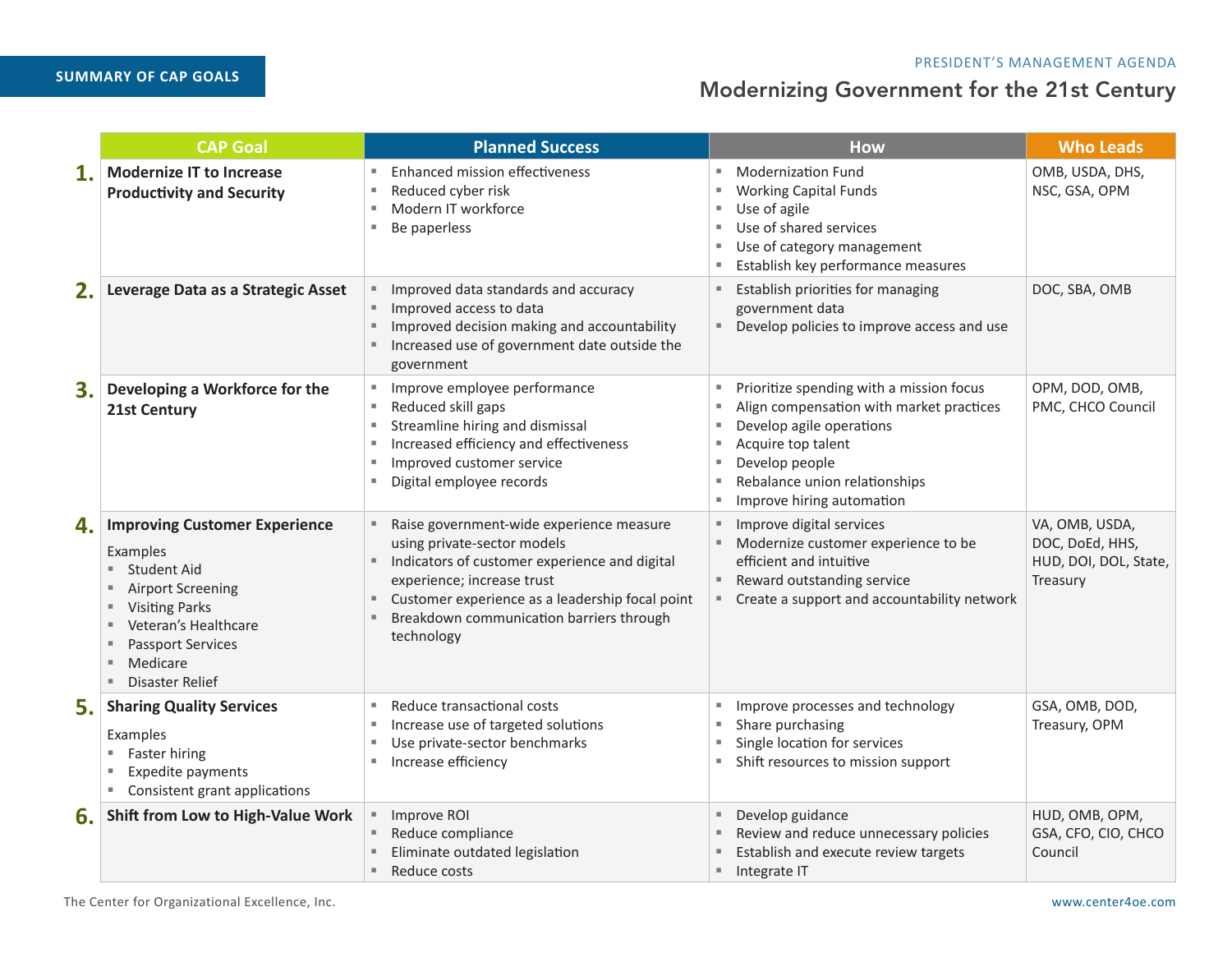# **SUMMARY OF CAP GOALS**

|     | <b>CAP Goal</b>                                                                                                                                                                                                                | <b>Planned Success</b>                                                                                                                                                                | <b>How</b>                                                                                                                                                                                                                   | <b>Who Leads</b>                                                                 |
|-----|--------------------------------------------------------------------------------------------------------------------------------------------------------------------------------------------------------------------------------|---------------------------------------------------------------------------------------------------------------------------------------------------------------------------------------|------------------------------------------------------------------------------------------------------------------------------------------------------------------------------------------------------------------------------|----------------------------------------------------------------------------------|
| 7.  | Leverage Common Contracts -<br><b>Category Management</b><br>Examples<br>Easy access to law enforcement<br>equipment<br>Online pharmaceutics speed<br>ш<br>process and provide more<br>patient time<br>Standardized technology | Reduce fragmented buying<br>Save \$18 billion<br>Reduce number of contracts<br>л<br>Reduce inefficient buying and consumption<br>ш<br>behaviors<br>60% use of category contracts<br>ш | Establish annual goals<br>Have effective vendor management<br>н.<br>strategies<br>Identify and implement best practices<br>$\overline{\phantom{a}}$<br>Share contract data across the government<br>$\overline{\phantom{a}}$ | DOD, OMB, VA, DOE,<br>HHS, DHS, NASA, GSA                                        |
| 8.  | <b>Accountability for Results-</b><br><b>Oriented Grants</b><br>Examples<br>Medical research<br>Education<br>Transportation<br>ш<br>Workforce initiatives<br>Economic development<br>Veterans service<br>ш.                    | Rebalance compliance efforts<br>Standard and results-based reporting<br>Clarity in grant goals<br>ш<br>Reduced administrative compliance<br>٠                                         | Standardize data<br>Develop digital tools<br>Manage risk<br>Implement grant implementation<br>maturity model                                                                                                                 | HHS, OMB, GSA                                                                    |
| 9.  | <b>Getting Payments Right</b>                                                                                                                                                                                                  | Reduce cash lost<br>ш<br>Streamline reporting<br>ш<br>More partnerships with States<br>×.                                                                                             | Identify cash lost<br>u.<br>Improve payment quality<br>٠<br>■ Work with States                                                                                                                                               | Treasury, HHS, OMB,<br>USDA, DOD, Educa-<br>tion, DOT, HUD, VA,<br>SSA, FCC, OPM |
| 10. | <b>Federal IT Spending Transparency</b><br>Examples<br>Little to no base-line cost<br>transparency                                                                                                                             | Improve services to citizens<br>ш<br>Have cost transparency<br>ш<br>Increased accountability<br>л<br>Innovation and transformation<br>л<br>Run like a business<br>ж                   | Establish business, financial, and<br>٠.<br>acquisition outcomes<br>Improve IT dashboard reporting<br>Create government-wide guidance<br>Adopt business management practices                                                 | OMB, GSA                                                                         |
| 11. | <b>Improve Management of</b><br><b>Acquisitions</b><br>Examples<br>Effective 2020 census<br>Meeting veterans needs<br>Hospital efficiency                                                                                      | Agencies and contractors meet<br>performance goals<br>Risks reduced<br>ш<br>Data driven decision-making                                                                               | Pilot a PM dashboard<br>a.<br>Upgrade PM skills<br>٠<br>Use acquisition flexibilities<br><b>College</b><br>Develop investment tracking<br>$\overline{\phantom{a}}$                                                           | OMB, DOC                                                                         |